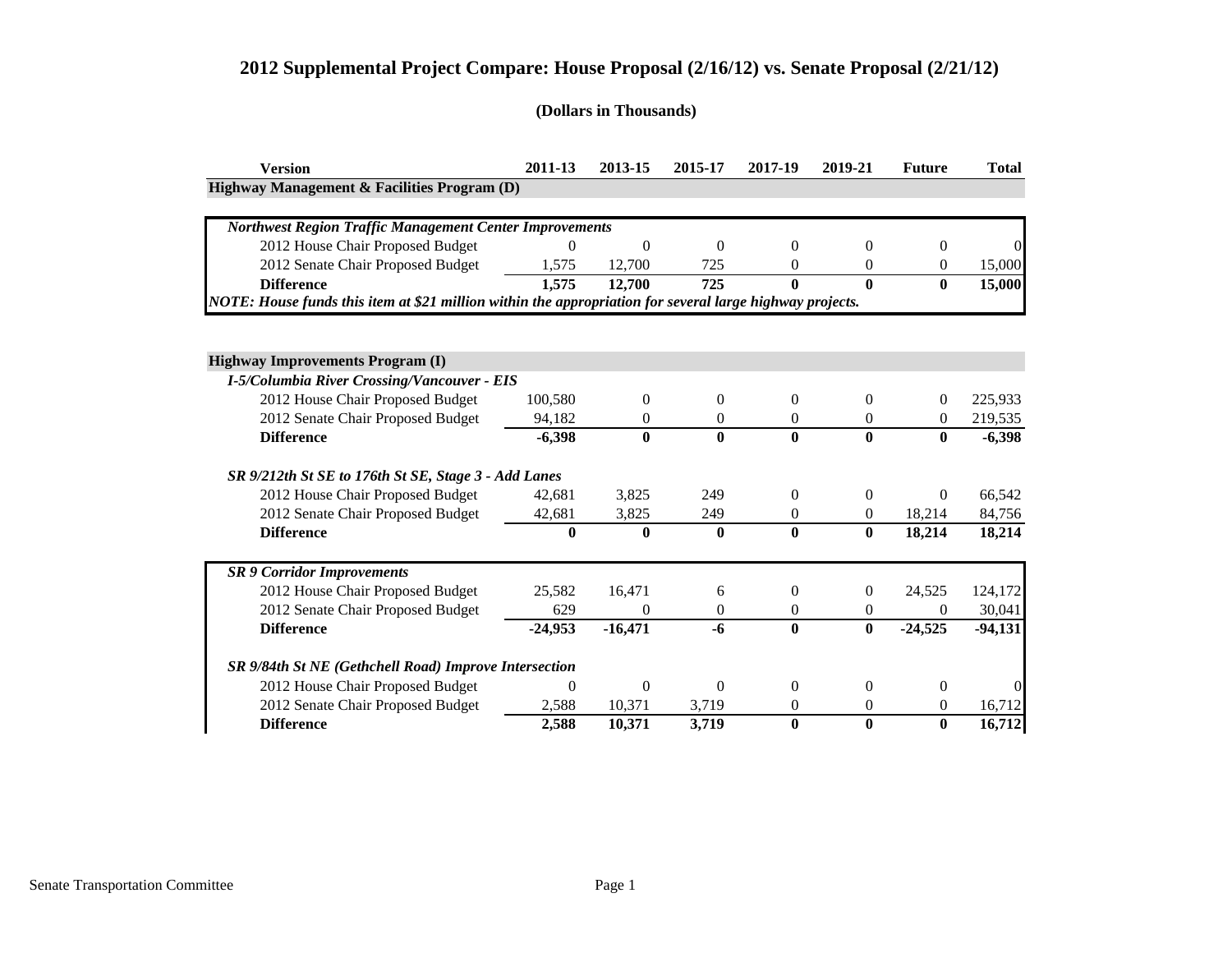#### **(Dollars in Thousands)**

| <b>Version</b>                                                      | 2011-13 | 2013-15        | 2015-17      | 2017-19      | 2019-21      | <b>Future</b> | <b>Total</b> |
|---------------------------------------------------------------------|---------|----------------|--------------|--------------|--------------|---------------|--------------|
| SR 9/Lake Stevens Way to 20th St SE - Improve Intersection          |         |                |              |              |              |               |              |
| 2012 House Chair Proposed Budget                                    | 0       | 0              | 0            | $\theta$     | 0            | 0             |              |
| 2012 Senate Chair Proposed Budget                                   | 1,242   | 5              | 0            | $\Omega$     | $\Omega$     | $\Omega$      | 12,914       |
| <b>Difference</b>                                                   | 1,242   | 5              | $\mathbf{0}$ | $\bf{0}$     | $\bf{0}$     | 0             | 12,914       |
| SR 9/Lundeen Parkway to SR 92 - Add Lanes and Improve Intersections |         |                |              |              |              |               |              |
| 2012 House Chair Proposed Budget                                    | 0       | $\overline{0}$ | $\Omega$     | $\Omega$     | $\Omega$     | 0             |              |
| 2012 Senate Chair Proposed Budget                                   | 9,891   | 177            | 6            | $\Omega$     | $\Omega$     | 0             | 28,482       |
| <b>Difference</b>                                                   | 9,891   | 177            | 6            | $\bf{0}$     | $\bf{0}$     | 0             | 28,482       |
| <b>SR 9/SR 528 - Improve Intersection</b>                           |         |                |              |              |              |               |              |
| 2012 House Chair Proposed Budget                                    | 0       | 0              | $\Omega$     | $\Omega$     | $\Omega$     | 0             |              |
| 2012 Senate Chair Proposed Budget                                   | 0       | 0              | $\Omega$     | $\Omega$     | $\theta$     | 7,847         | 7,847        |
| <b>Difference</b>                                                   | 0       | $\mathbf{0}$   | $\mathbf{0}$ | $\mathbf{0}$ | $\mathbf{0}$ | 7,847         | 7,847        |
| SR 9/SR 531-172nd St NE - Improve Intersection                      |         |                |              |              |              |               |              |
| 2012 House Chair Proposed Budget                                    | 0       | $\Omega$       | 0            | $\Omega$     | $\Omega$     | 0             |              |
| 2012 Senate Chair Proposed Budget                                   | 12,143  | 26             | 0            | $\Omega$     | $\Omega$     | $\Omega$      | 15,589       |
| <b>Difference</b>                                                   | 12,143  | 26             | $\mathbf{0}$ | $\bf{0}$     | $\bf{0}$     | $\bf{0}$      | 15,589       |

*rather than rolling all the projects up into the "SR 9 Corridor Improvements".*

#### *I-90/Snoqualmie Pass East - Hyak to Keechelus Dam - Corridor Improvement*

| 2012 House Chair Proposed Budget        | 138,733 | 115,563  | 58,302  | 8,676    | 4.437    | 102.963   | 551,434   |
|-----------------------------------------|---------|----------|---------|----------|----------|-----------|-----------|
| 2012 Senate Chair Proposed Budget       | 147,450 | 125,520  | 102,841 | 2,602    | 1.021    | 44,714    | 551,410   |
| <b>Difference</b>                       | 8.717   | 9.957    | 44,539  | $-6.074$ | $-3,416$ | $-58,249$ | $-24$     |
|                                         |         |          |         |          |          |           |           |
| SR 99/Alaskan Way Viaduct - Replacement |         |          |         |          |          |           |           |
| 2012 House Chair Proposed Budget        | 986,338 | 832,189  | 514,192 | $\Omega$ | $\Omega$ | 0         | 3,151,432 |
| 2012 Senate Chair Proposed Budget       | 986,338 | 825.914  | 513,467 | 0        | $\Omega$ | 0         | 3,144,432 |
| <b>Difference</b>                       | 0       | $-6,275$ | $-725$  | $\bf{0}$ | 0        | 0         | $-7,000$  |
|                                         |         |          |         |          |          |           |           |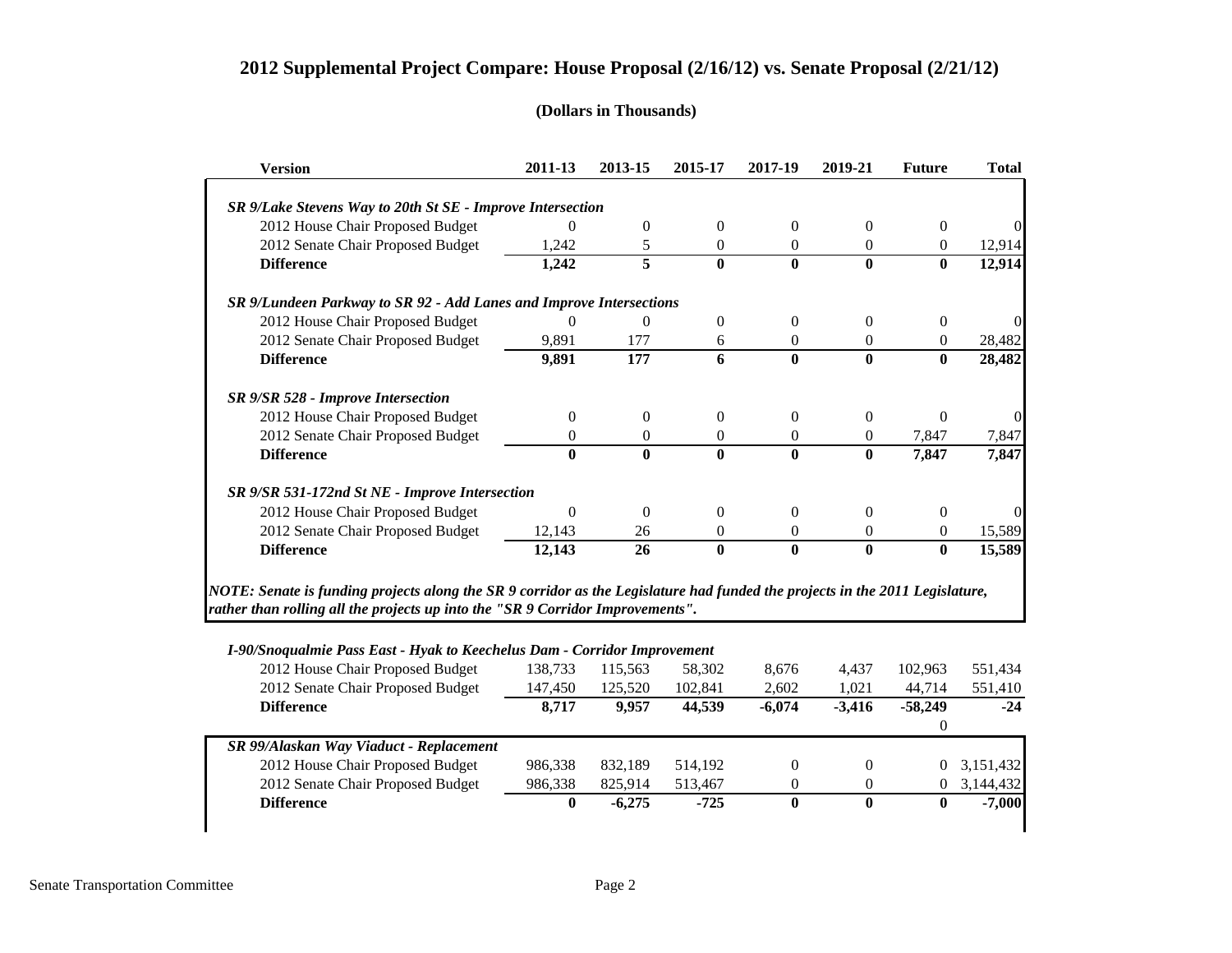| <b>Version</b>                                                                                                                                   | 2011-13      | 2013-15   | 2015-17      | 2017-19      | 2019-21          | <b>Future</b> | <b>Total</b> |
|--------------------------------------------------------------------------------------------------------------------------------------------------|--------------|-----------|--------------|--------------|------------------|---------------|--------------|
| I-405/Kirkland Vicinity Stage 2 - Widening (Nickel/TPA)                                                                                          |              |           |              |              |                  |               |              |
| 2012 House Chair Proposed Budget                                                                                                                 | 188,061      | 163,663   | 800          | $\theta$     | $\theta$         | 0             | 423,869      |
| 2012 Senate Chair Proposed Budget                                                                                                                | 188,061      | 136,663   | 800          | 0            | $\overline{0}$   | 0             | 396,869      |
| <b>Difference</b>                                                                                                                                | $\mathbf{0}$ | $-27,000$ | $\mathbf{0}$ | $\mathbf{0}$ | $\mathbf 0$      | $\mathbf{0}$  | $-27,000$    |
| SR 520/ Bridge Replacement and HOV (Nickel/TPA)                                                                                                  |              |           |              |              |                  |               |              |
|                                                                                                                                                  | 1,188,820    | 815,028   | 86,113       | 656          | $\Omega$         | 0             | 2,587,350    |
| 2012 House Chair Proposed Budget                                                                                                                 |              |           |              |              |                  |               | 2,580,351    |
| 2012 Senate Chair Proposed Budget                                                                                                                | 1,187,245    | 809,603   | 86,113       | 656          | $\theta$         |               |              |
| <b>Difference</b><br>NOTE: The Northwest Traffic Management Center was proposed to be for \$21 million spent out of these three projects. Senate | $-1,575$     | $-5,425$  | $\mathbf{0}$ | $\mathbf{0}$ | $\boldsymbol{0}$ |               |              |
| is proposing to spend \$15 million on the Northwest Traffic Management Center through the Capital Facilities Budget (See<br>Program D above).    |              |           |              |              |                  |               |              |
|                                                                                                                                                  |              |           |              |              |                  |               |              |
|                                                                                                                                                  |              |           |              |              |                  |               | $-6,999$     |
| <b>Highway Preservation Program (P)</b><br><b>Urgent Preservation Needs -- For ESSB 6150</b>                                                     | 4,000        | $\theta$  | $\Omega$     | 0            | $\Omega$         | $\Omega$      | 4,000        |
| 2012 House Chair Proposed Budget<br>2012 Senate Chair Proposed Budget                                                                            | 3,000        | 0         | $\Omega$     | 0            | $\Omega$         | 0             | 3,000        |

| Difference                        | 8.000  |        |        |        |  | 8.000   |
|-----------------------------------|--------|--------|--------|--------|--|---------|
| 2012 Senate Chair Proposed Budget | 57.793 | 29.774 | 69.356 | 41.357 |  | 279.850 |
| 2012 House Chair Proposed Budget  | 49.793 | 29.774 | 69.356 | 41.357 |  | 271.850 |
| oncrete Kodaways I reservation    |        |        |        |        |  |         |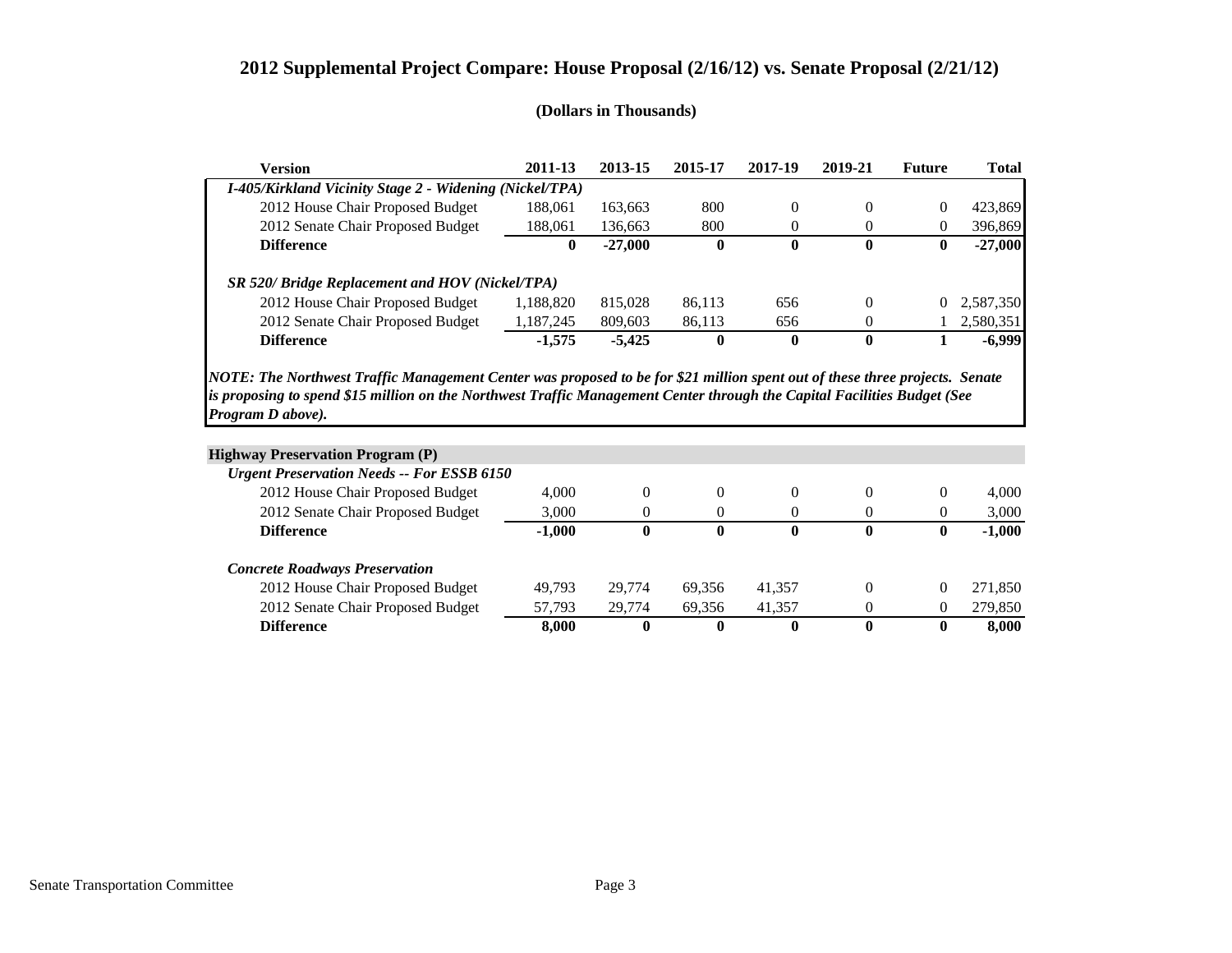| <b>Version</b>                                                                                                               | 2011-13          | 2013-15          | 2015-17  | 2017-19      | 2019-21        | <b>Future</b> | <b>Total</b> |
|------------------------------------------------------------------------------------------------------------------------------|------------------|------------------|----------|--------------|----------------|---------------|--------------|
| SR 16/Tacoma Narrows Bridge R&R - Preservation                                                                               |                  |                  |          |              |                |               |              |
| 2012 House Chair Proposed Budget                                                                                             | 259              | 3,060            | 1,103    | 3,250        | 477            | 9,896         | 18,045       |
| 2012 Senate Chair Proposed Budget                                                                                            | $\theta$         | $\theta$         | $\theta$ | $\Omega$     | $\mathbf{0}$   | $\Omega$      | $\theta$     |
| <b>Difference</b>                                                                                                            | $-259$           | $-3,060$         | $-1,103$ | $-3,250$     | $-477$         | $-9,896$      | $-18,045$    |
| <b>Washington State Ferries Capital Program (W)</b>                                                                          |                  |                  |          |              |                |               |              |
| #2 - 144-capacity Vessel                                                                                                     |                  |                  |          |              |                |               |              |
| 2012 House Chair Proposed Budget                                                                                             | 45,947           | 83,572           | $\Omega$ | $\Omega$     | $\theta$       | 0             | 129,520      |
| 2012 Senate Chair Proposed Budget                                                                                            | 2,500            | $\boldsymbol{0}$ | $\theta$ | $\theta$     | $\theta$       | 0             | 2,500        |
| <b>Difference</b>                                                                                                            | $-43,447$        | $-83,572$        | 0        | $\mathbf{0}$ | $\bf{0}$       | 0             | $-127,020$   |
| NOTE: House & Senate fund #2 vessel at same level. Senate references new boat in budget proviso at \$130M, House references  |                  |                  |          |              |                |               |              |
| new boat in budget proviso at \$45.9M and remaining amount in out-year in project list.                                      |                  |                  |          |              |                |               |              |
|                                                                                                                              |                  |                  |          |              |                |               |              |
| <b>ADA Visual Paging Project</b>                                                                                             |                  |                  |          |              |                |               |              |
| 2012 House Chair Proposed Budget                                                                                             | $\boldsymbol{0}$ | $\theta$         | $\Omega$ | $\theta$     | $\overline{0}$ | $\theta$      | $\Omega$     |
| 2012 Senate Chair Proposed Budget                                                                                            | 500              | 1,000            | 0        | $\theta$     | $\theta$       | $\theta$      | 1,500        |
| <b>Difference</b>                                                                                                            | 500              | 1,000            | 0        | $\mathbf{0}$ | $\theta$       | 0             | 1,500        |
| NOTE: House funds at \$2.6M across several vessel and terminal projects, Senate funds at \$1.5M over 11-13 and 13-15 in this |                  |                  |          |              |                |               |              |
| separate project                                                                                                             |                  |                  |          |              |                |               |              |
|                                                                                                                              |                  |                  |          |              |                |               |              |
| <b>MV Kaleetan Improvement</b>                                                                                               |                  |                  |          |              |                |               |              |
| 2012 House Chair Proposed Budget                                                                                             | 1,220            | 283              | 302      | 323          | 345            | 1,159         | 3,753        |
| 2012 Senate Chair Proposed Budget                                                                                            |                  |                  |          |              |                |               |              |
|                                                                                                                              | 470              | 283              | 302      | 323          | 345            | 1,159         | 3,003        |
| <b>Difference</b>                                                                                                            | $-750$           | $\bf{0}$         | $\bf{0}$ | $\mathbf{0}$ | $\mathbf{0}$   | $\mathbf{0}$  | $-750$       |
| <b>MV Yakima Improvement</b>                                                                                                 |                  |                  |          |              |                |               |              |
| 2012 House Chair Proposed Budget                                                                                             | 1,638            | 283              | 302      | 323          | 345            | 1,159         | 4,335        |
| 2012 Senate Chair Proposed Budget                                                                                            | 638              | 283              | 302      | 323          | 345            | 1,159         | 3,335        |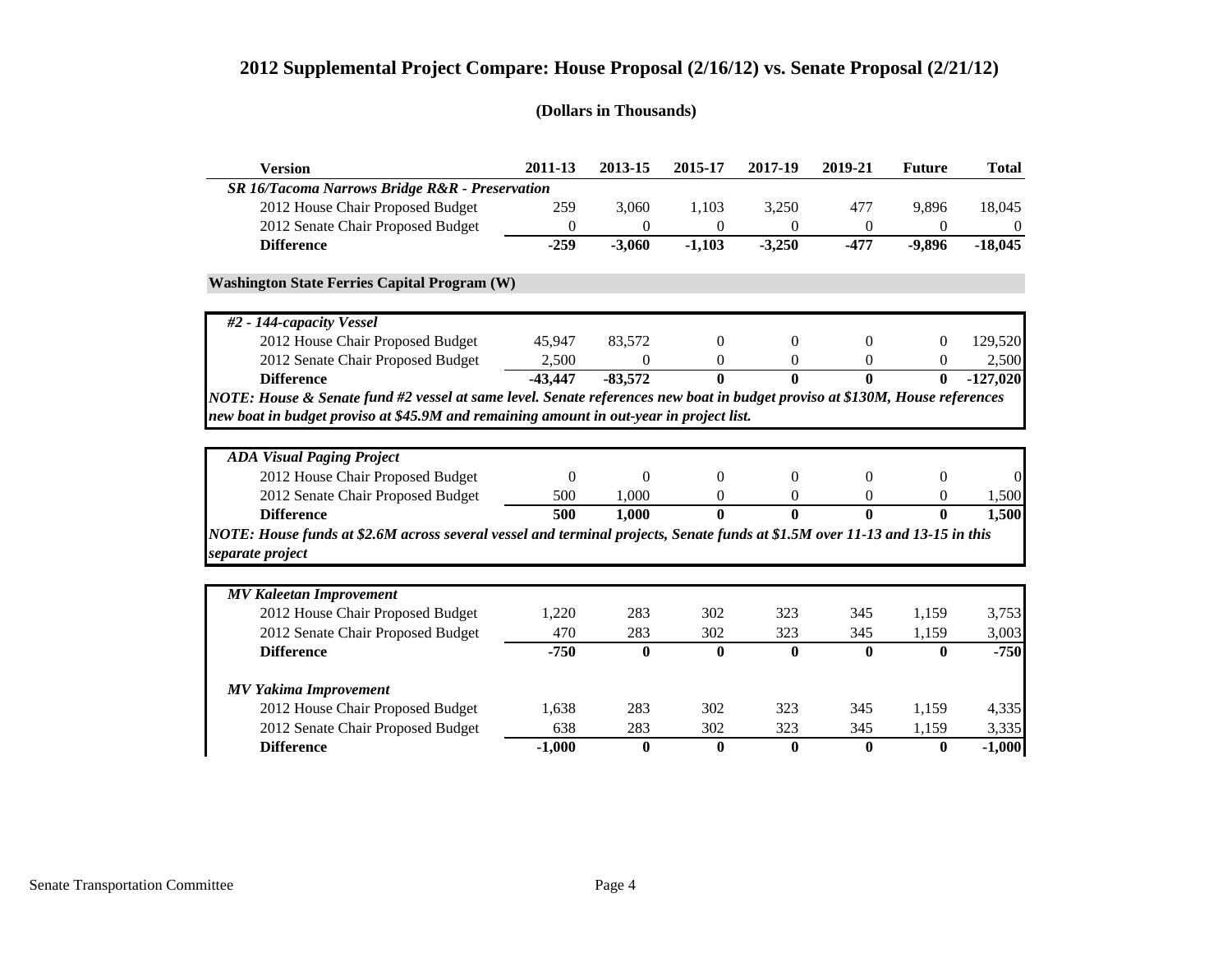| <b>Version</b>                                                           | 2011-13  | 2013-15          | 2015-17        | 2017-19        | 2019-21          | <b>Future</b>  | <b>Total</b> |
|--------------------------------------------------------------------------|----------|------------------|----------------|----------------|------------------|----------------|--------------|
|                                                                          |          |                  |                |                |                  |                |              |
| <b>MV Yakima Preservation</b>                                            |          |                  |                |                |                  |                |              |
| 2012 House Chair Proposed Budget                                         | 3,560    | 2,293            | 6,055          | 5,982          | 3,784            | 7.881          | 41,981       |
| 2012 Senate Chair Proposed Budget                                        | 4,460    | 2,293            | 6,055          | 5,982          | 3,784            | 7,881          | 42,881       |
| <b>Difference</b>                                                        | 900      | $\theta$         | $\mathbf{0}$   | $\mathbf{0}$   | $\mathbf{0}$     | 0              | 900          |
| NOTE: Funding adjustments made by Senate due to vessel generator issues. |          |                  |                |                |                  |                |              |
|                                                                          |          |                  |                |                |                  |                |              |
| <b>Mukilteo Tml Improvement</b>                                          |          |                  |                |                |                  |                |              |
| 2012 House Chair Proposed Budget                                         | 7,048    | 12,975           | 43,483         | 51,258         | $\overline{0}$   | $\Omega$       | 140,255      |
| 2012 Senate Chair Proposed Budget                                        | 5,749    | 13,739           | 36,243         | 43,888         | $\theta$         | $\Omega$       | 125,110      |
| <b>Difference</b>                                                        | $-1,299$ | 764              | $-7,240$       | $-7,370$       | $\mathbf{0}$     | $\bf{0}$       | $-15,145$    |
| <b>Rail Capital Program (Y)</b>                                          |          |                  |                |                |                  |                |              |
| <b>Everett - Curve Realignments and Storage Tracks</b>                   |          |                  |                |                |                  |                |              |
| 2012 House Chair Proposed Budget                                         | 257      | $\Omega$         | $\Omega$       | $\Omega$       | $\Omega$         | $\Omega$       | 13,697       |
| 2012 Senate Chair Proposed Budget                                        | $\Omega$ | $\Omega$         | $\Omega$       | $\theta$       | $\Omega$         | $\Omega$       | $\theta$     |
| <b>Difference</b>                                                        | $-257$   | $\bf{0}$         | $\mathbf{0}$   | $\mathbf{0}$   | $\mathbf{0}$     | $\mathbf{0}$   | $-13,697$    |
| Palouse River and Coulee City RR - Rail Authority-Sponsored Rehabilitati |          |                  |                |                |                  |                |              |
| 2012 House Chair Proposed Budget                                         | 512      | $\overline{0}$   | $\Omega$       | $\Omega$       | $\theta$         | $\overline{0}$ | 8,600        |
| 2012 Senate Chair Proposed Budget                                        | 0        | $\boldsymbol{0}$ | $\theta$       | $\overline{0}$ | $\overline{0}$   | 0              | $\Omega$     |
| <b>Difference</b>                                                        | $-512$   | $\mathbf{0}$     | $\mathbf{0}$   | $\mathbf{0}$   | $\mathbf{0}$     | 0              | $-8,600$     |
| Palouse River and Coulee City RR - Rehabilitation                        |          |                  |                |                |                  |                |              |
| 2012 House Chair Proposed Budget                                         | 101      | $\boldsymbol{0}$ | $\Omega$       | $\theta$       | $\boldsymbol{0}$ | $\overline{0}$ | 3,745        |
| 2012 Senate Chair Proposed Budget                                        | 1,013    | $\theta$         | $\overline{0}$ | 0              | $\overline{0}$   | 0              | 4,657        |
| <b>Difference</b>                                                        | 912      | $\mathbf{0}$     | $\mathbf{0}$   | $\mathbf{0}$   | 0                | 0              | 912          |
|                                                                          |          |                  |                |                |                  |                |              |